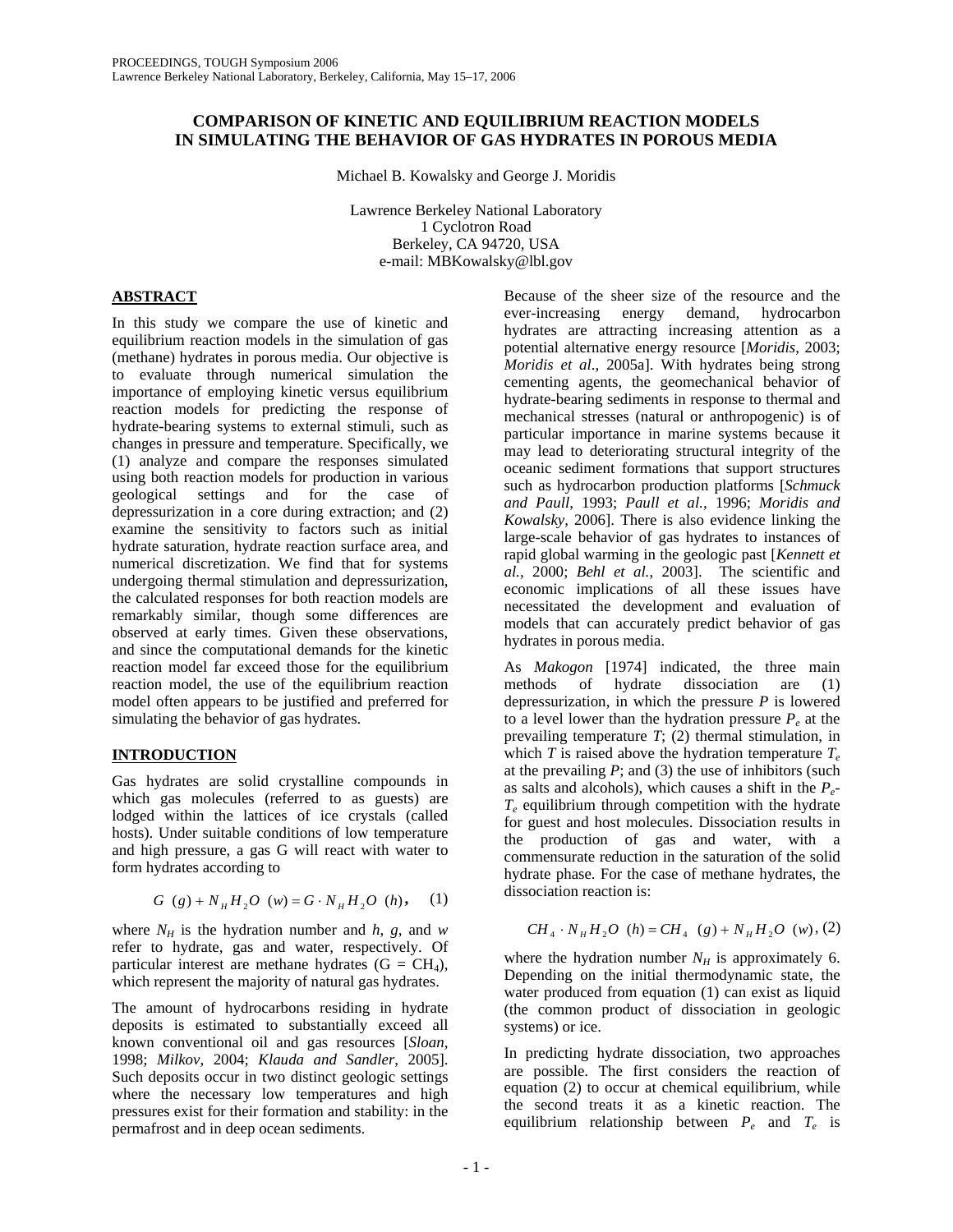described by Figure 1, which also includes the polynomial expression used for the computation of the *Pe*-*Te* curve [*Moridis*, 2003] in addition to the simplified model of *Kamath* [1984]. In this case, the system is composed of heat and two components  $(CH_4$  and  $H_2O$ ) that are distributed among four possible phases: the gas phase (composed of  $CH<sub>4</sub>$  and  $H<sub>2</sub>O$  vapor), the aqueous phase (composed of  $H<sub>2</sub>O$ and dissolved  $CH<sub>4</sub>$ ), the solid ice phase (involving exclusively  $H_2O$ , and the solid hydrate phase. Thus, the system always exists at equilibrium, with the occurrence of the various phases and phase transitions determined by the availability and relative distribution of heat and of the two components.



*Figure 1. The phase diagram of the water-CH4 hydrate system* [Moridis*, 2003*]*. The existence of aqueous (Lw), ice (I), gas (V), and hydrate (H) phases, and combination thereof, are indicated.* 

In the kinetic model, the system is composed of heat and three mass components:  $CH<sub>4</sub>$  and  $H<sub>2</sub>O$ , and  $CH_4N_H$  H<sub>2</sub>O, i.e., the hydrate is not treated as a thermodynamic state of  $CH_4$  and  $H_2O$  but as a distinct compound. In this case the solid hydrate phase is considered to be composed exclusively of the  $CH_4N_H$   $H_2O$  component. Phase changes and transitions are determined by a kinetic rate of dissociation or formation, which acts as a source/sink term and is given by the equation of *Kim et al.* [1987]:

$$
\frac{dm_H}{dt} = K_0 \exp\left(\frac{-E}{RT}\right) F_A A \left[f_e - f\right],\tag{3}
$$

where  $f$  and  $f_e$  are the values of fugacity [Pa] for the pressure at temperature *T* [C] in the gas phase and at equilibrium, respectively; *E* is the hydration activation energy [J mol<sup>-1</sup>];  $K_0$  is the hydration reaction constant [kg m<sup>-2</sup> Pa<sup>-1</sup> s<sup>-1</sup>]; *A* is the surface

area  $[m^2]$  for the reaction;  $F_A$  is the area adjustment factor [dimensionless], which accounts for deviations from the assumption of grain sphericity used in calculating *A* [*Moridis et al*., 2005a]; and *R* is the universal gas constant [J mol<sup>-1</sup> C<sup>-1</sup>]. Values of  $K_0$  and the E have been determined from laboratory data in pure hydrate systems [*Kim et al.*, 1987; *Clark and Bishnoi*, 2001] and in hydrate-bearing media [*Moridis et al.*, 2005c].

It is difficult to know *a priori* which reaction model, equilibrium or kinetic, is most appropriate for the description of problems of hydrate dissociation in porous media. While the kinetic model may provide increased accuracy in some cases, the use of the equilibrium model may often be justified, due to its computational efficiency (as it involves one less equation than the kinetic one) and because predictions made using both models are in many cases remarkably similar [*Moridis et al.*, 2005a]. Prior to this study, we worked with the assumption that, in general, thermal stimulation is accurately described by an equilibrium model, while a kinetic model may be more appropriate for depressurizationinduced dissociation.

The objective of this study is to investigate by means of numerical simulation the conditions under which the use of each of the two models (equilibrium or kinetic) is appropriate, and to evaluate differences in predictions from the two models. Specifically, we aim  $(1)$  to investigate whether the rate of CH<sub>4</sub>-hydrate dissociation in a variety of realistic situations is limited by kinetics; (2) to compare model predictions obtained by using the kinetic and equilibrium models of dissociation for a wide range of production scenarios and geological settings; and (3) to investigate the relative sensitivity of the two dissociation models to a number of parameters, including domain discretization, initial hydrate saturation and the area adjustment factor *FA* (Equation 3).

We investigate three test problems. The first involves production from a Class 3 hydrate accumulation [*Moridis and Collett*, 2004], which is characterized by a hydrate-bearing layer (HBL) underlain and overlain by impermeable layers. Dissociation in Problem 1 is induced by thermal stimulation, in which the temperature of the HBL is increased above the hydration temperature at the prevailing pressure (Figure 1). In Problem 2 we examine production at a constant rate from a Class 1 hydrate accumulation. This type of accumulation is characterized by a HBL overlain by an impermeable layer and underlain by a two-phase zone of water and mobile gas, and was identified as a particularly promising target for gas production [*Moridis and Collett*, 2004; *Moridis et al.*, 2005b]. In Problem 3, we simulate the response of a hydrate-bearing core as it is extracted from in-situ conditions and transported to the surface.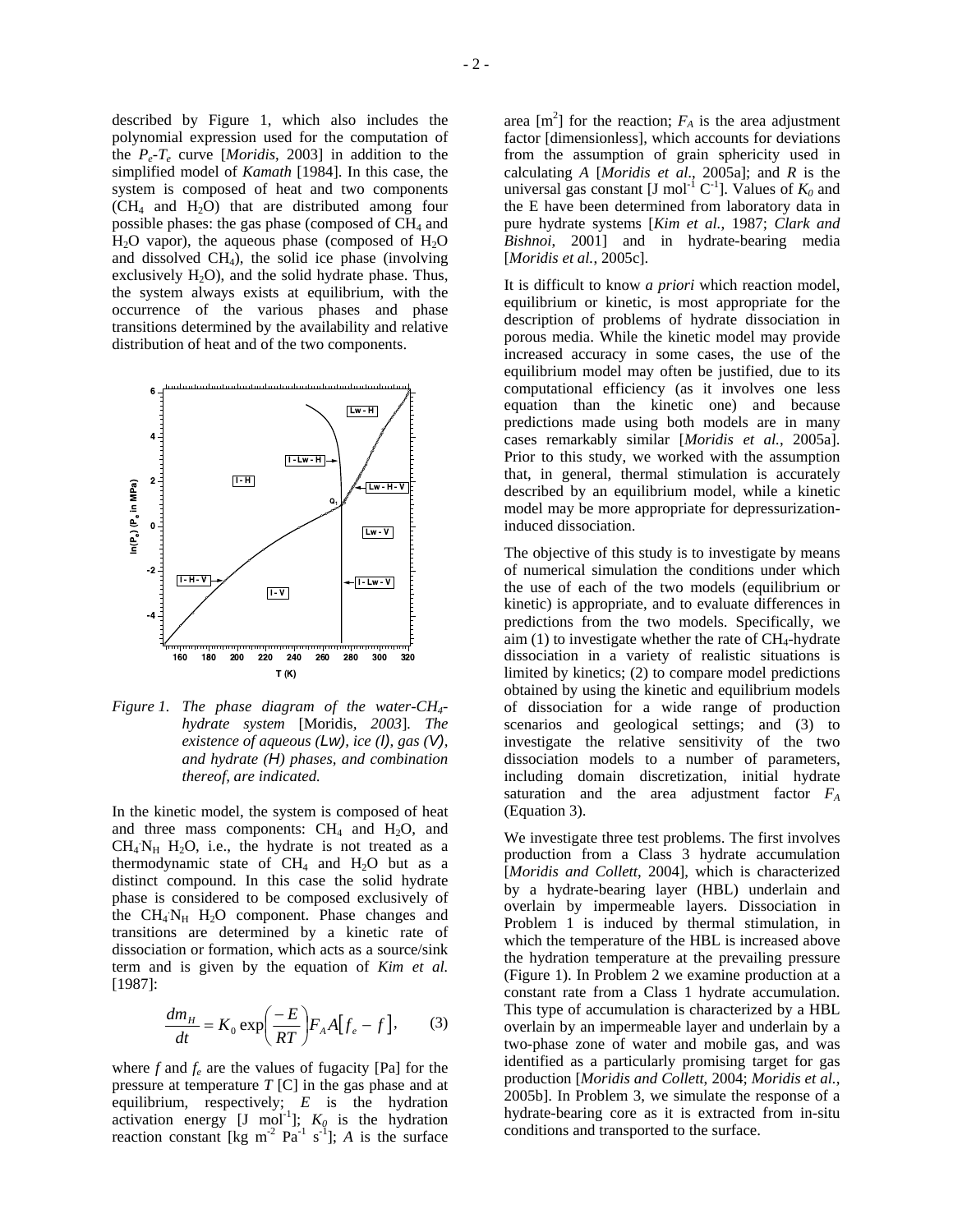### **NUMERICAL SIMULATOR**

The numerical studies in this paper were conducted using TOUGH-Fx/HYDRATE [*Moridis et al*., 2005a], which models the nonisothermal hydration reaction, phase behavior and flow of fluids and heat under conditions typical of natural  $CH<sub>4</sub>$ -hydrate deposits in complex formations. It includes both equilibrium and kinetic models of hydrate formation and dissociation and can handle any combination of the possible hydrate dissociation mechanisms (i.e., depressurization, thermal stimulation, and inhibitorinduced effects). TOUGH-Fx/HYDRATE accounts for heat and up to four mass components (i.e., water, CH4, hydrate, and water-soluble inhibitors such as salts or alcohols) that are partitioned among four possible phases (gas, liquid, ice or hydrate phases, which may exist individually on in any of 12 possible combinations).

## **PROBLEM 1: THERMAL STIMULATION IN CLASS 3 HYDRATE ACCUMULATION**

The HBL of the Class 3 hydrate accumulation in Problem 1 has a thickness of 10 m and involves a cylindrical domain with a maximum radius  $r_{\text{max}} =$ 1000 m. The domain was divided into 600 grid blocks in the radial direction, beginning at the well radius  $r_w = 7.5$  cm, and employing a spacing that is <sup>∆</sup>*r* = 0.05 m near the well and increases logarithmically with *r* away from the well. The initial hydrate and aqueous phase saturations  $(S_h$  and  $S_a$ , respectively) are spatially uniform, with  $S_h = S_a = 0.5$ , making the gas phase saturation  $S_g = 0$ .

The most relevant model properties are listed in Table 1. Thermal dissociation is recommended in cases of high initial  $S_h$ , which corresepond to drastically reduced permeability (rendering depressurization methods impractical). Thermal stimulation is effected by maintaining the well at a constant pressure (equal to the initial HBL pressure) and an elevated temperature of  $T_W = 45 \degree C$  (see Table 1). Heat flows from the well into the HBL mainly by conduction, and its rate declines over time as the temperature in the vicinity of the well increases.

#### **Pressure, Temperature and Phase Saturations**

Figure 2 shows the radial distributions of pressure, temperature, and phase saturations after 30 days of heating, as obtained from simulations performed using the kinetic and equilibrium reaction models.

By this time, the temperature front (Figure 2a) has propagated into the HBL and induced dissociation over a radius  $r = 1.3$  m, resulting in the evolution of gas (originating exclusively from the hydrate, Figure 2b) and an increase in pressure (Figure 2a). In the region behind the dissociation front (at  $r < 1.3$  m), the hydrate has completely dissociated  $(S_h = 0)$ , while the saturations  $S_h$  and  $S_g$  (i.e., of the products of

dissociation) have both increased (Figure 2b) over their initial level. We observe a sharp increase in  $S<sub>h</sub>$ over a short distance immediately ahead of the dissociation front (at  $r > 1.3$  m), mirrored by a corresponding sharp decline in  $S_a$ . This is caused by secondary hydrate formation in front of the advancing front, caused by (a) outward flow of a fraction of the released toward the HBL outer boundaries and (b) the increased pressure (Figure 2a) at the dissociation front (caused by the gas release). Past these saturation spikes, the phase saturations remain nearly equal to the initial conditions. Note that the pressure rise at the dissociation front represents a slight increase over the initial pressure; it indicates fluid flow in both directions. Note that the temperature distribution (Figure 2a) is marked by a slight discontinuity in the vicinity of the front.

The most important observation from the review of Figure 2 is that, although slight deviations in the phase saturations and pressure are observed near the dissociation front (where the saturation spikes are observed), the profiles obtained from the kinetic and equilibrium reaction models are nearly identical.



*Figure 2. Simulated distributions at 30 days in Class 3 hydrate accumulation undergoing thermal stimulation: (a) pressure P and temperature T; and (b) hydrate saturation Sh, aqueous saturation Sa, and gas saturation Sg. Ice formation does not occur during this simulation*  $(S_i = 0)$ .

## **Gas Release and Production Patterns**

Figure 3 shows the gas release and production patterns for the kinetic and equilibrium dissociation models during the 30-day heating period. Specifically, the following quantities are examined: (i) the volumetric rate  $Q_R$  of CH<sub>4</sub> release into the formation (Figures 3a); (ii) the volumetric rate  $Q<sub>P</sub>$  of  $CH<sub>4</sub>$  production at the well (Figures 3b); and (iii) the cumulative volumes  $V_R$  and  $V_P$  of CH<sub>4</sub> released in the formation and produced at the well, respectively (Figures 3c).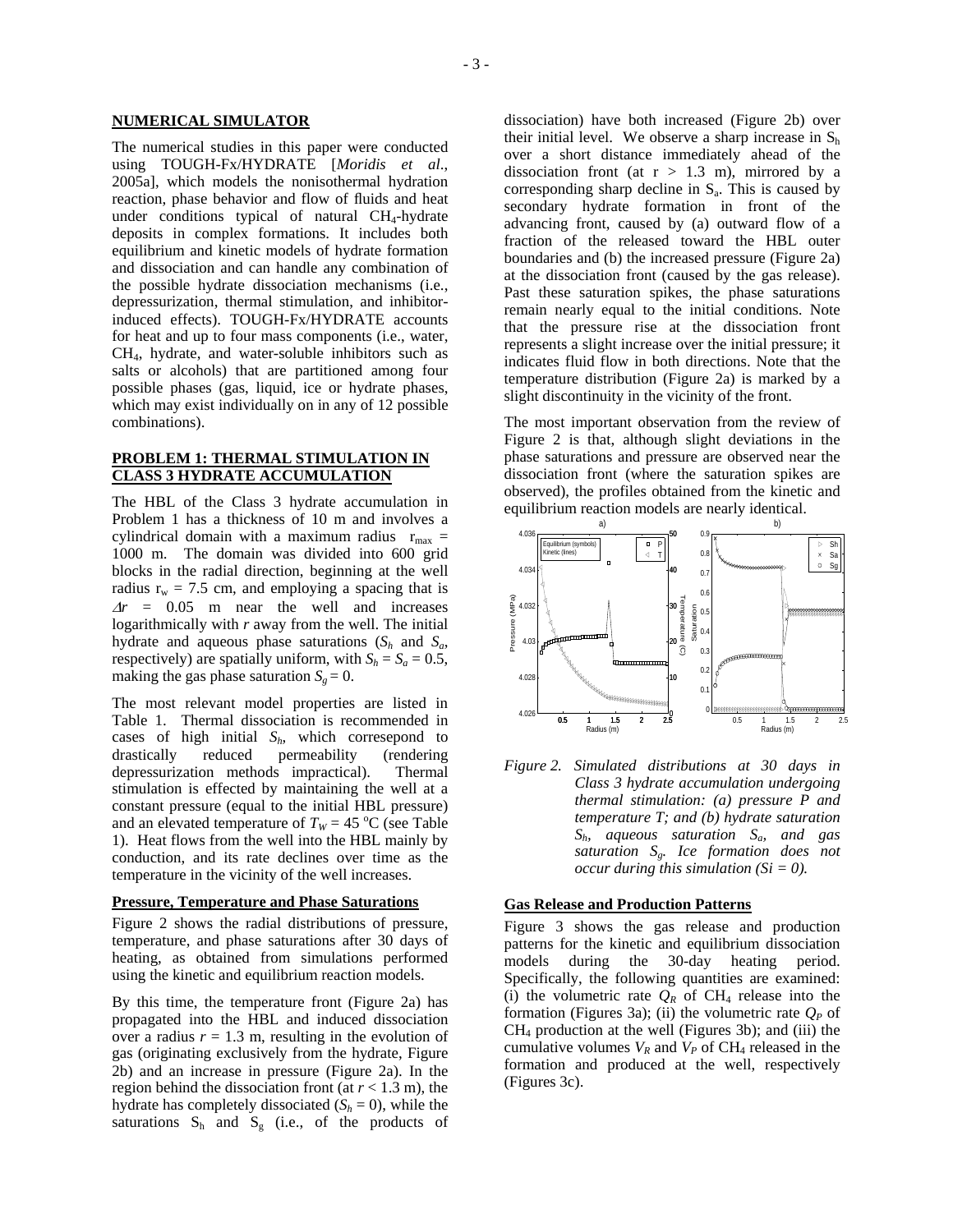

*Figure 3. System response to thermal stimulation. The volumetric rate of CH4 (a) released from the formation, (b) produced at the well, and (c) the corresponding total volumes of CH4 released from the accumulation and produced at the well.*

The rate of  $CH<sub>4</sub>$  released to the system during thermal stimulation is shown in Figure 3a. To facilitate comparison between the kinetic and equilibrium release rates, the rates for the kinetic case are averaged in time using a moving window of 5 days. For both cases,  $Q_R$  is similar, approximately 50  $m^3$ /day.

The periodic nature of  $Q_R$  in the equilibrium case (Figure 3a) is related to the spatial discretization of the domain. As the temperature front propagates into the system, individual grid blocks begin to warm sequentially. Dissociation in a given grid block begins when T increases above the hydration temperature  $T_e$  at the prevailing pressure P. Initially  $Q_R$  increases with time as the grid block gets warmer. The  $Q_R$  increase continues until hydrate dissociation has reduced  $S_h$  below a certain critical level, at which point an increasing fraction of the incoming heat is expended to increase the temperature of the porous medium instead of fueling dissociation.  $Q_R$  begins to decrease past that point. Additionally, dissociation does not progress significantly into the next grid block because of the steepness of the dissociation front (see Figure 2). Thus, the hydrate dissociation pattern exhibits the sinusoidal/periodic pattern observed in Figures 3a and 3b, in which periodicity

coincides with the time for dissociation of a cell in the 1D radial system.

Note that  $Q_R$  becomes negative at some times (Figure 3a). This phenomenon results from the fact that the pressure increase caused by dissociation in a grid block causes gas to migrate into the adjacent grid block beyond the dissociation front, where the temperature is still relatively low, causing hydrate formation (due to the increased pressure). This explains why the gas hydrate saturation is increased to nearly 0.8 near the dissociation front in Figure 2b. The rate at which CH<sub>4</sub> is produced at the well  $(O_P)$  is expected to be lower than  $Q_R$  since what is released to the formation does not reach production well instantaneously. Figure 3b shows that for both the kinetic and equilibrium cases, the production rates are very similar.

Similarly, we compare the total volumes released from the formation and produced at the well for both cases and find them to be nearly identical (Figures 3c). Similar to the discussion above,  $V_P$  comprises what reached the well by a given time, and is therefore less than what is released to the system at a given time.

## **Sensitivity to Initial Hydrate Saturation, Spatial Discretization and Reaction Area**

In addition to the reference value of hydrate saturation  $S_h$  (Table 1), we considered two additional values in order to determine its effect on the system response under equilibrium and kinetic conditions. As is evident from Figure 4, the  $V_R$  and  $V_P$ predictions using the equilibrium and the kinetic models follow the same pattern as those discussed in the reference case  $(S_h = 0.5)$ . The  $V_R$  and  $V_P$ predictions when employing the equilibrium model are practically identical to those from the kinetic model for  $S_h = 0.75$ , while the two predictions exhibit only very minor differences for an initial  $S_h = 0.25$ .

In order to examine the sensitivity of the results to spatial discretization, we performed a simulation with coarser near-well discretization (0.10 m). In this case the  $Q_R$  and  $Q_P$  rates and the  $V_R$  and  $V_P$  volumes are similar for both dissociation models (not shown). Compared to the simulation performed using finer discretization, the periodicity of  $Q_R$  approximately doubled (mirroring the increase in ∆r) because of the longer time needed for the dissociation front to propagate through the length of each grid block. However, the total volumes released to the system and produced at the well were similar to the finer discretization case.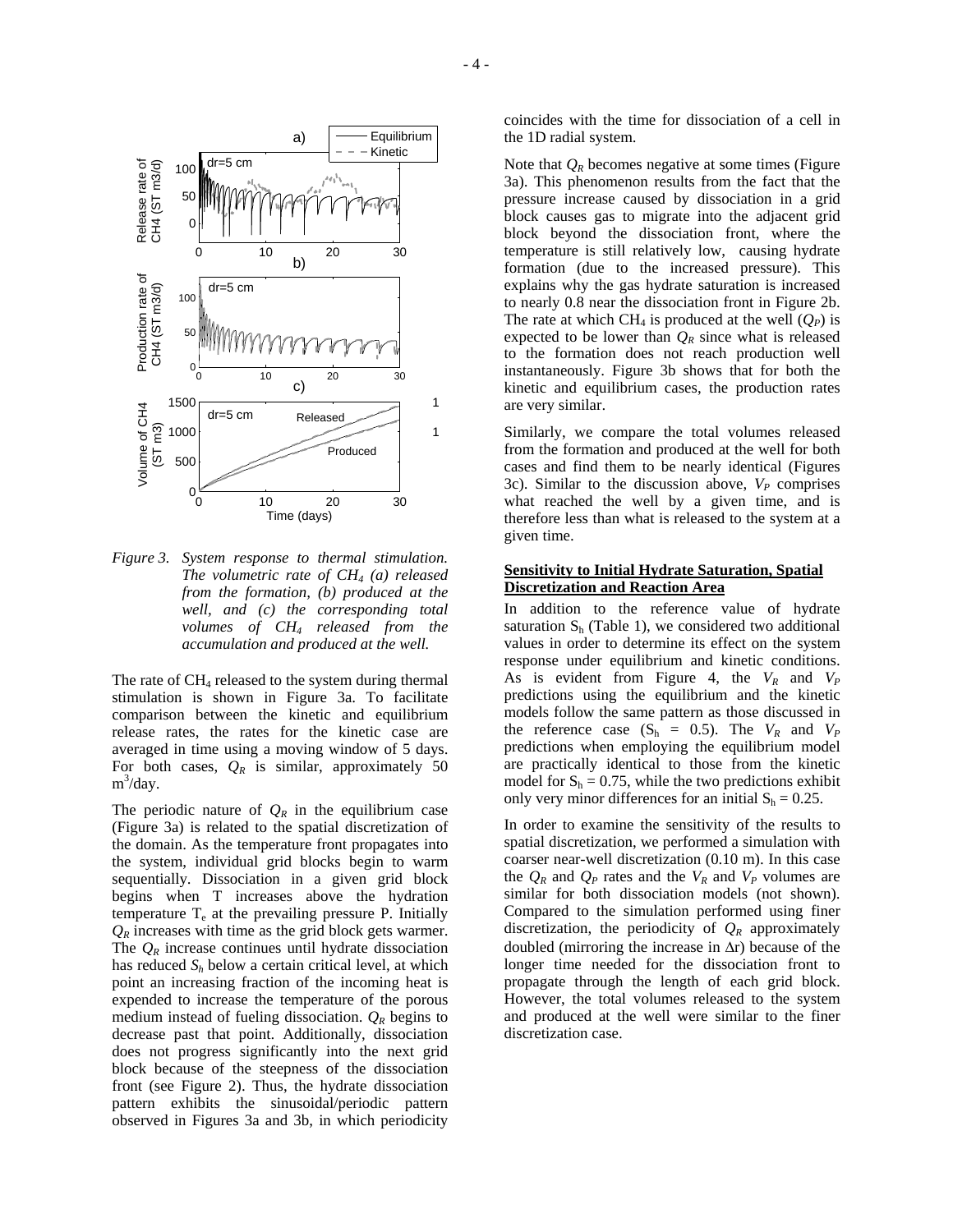

*Figure 4. Effect of initial hydrate saturation*  $S_h$  *on the volume of CH4 released from hydrate formation and produced at the well during thermal stimulation in Class 3 hydrate accumulation. The lower two curves correspond to*  $S_h = 0.25$ *, while the upper two correspond to*  $S_h = 0.75$ .



*Figure 5. Effect of reaction area on early-time response of Class 3 hydrate accumulation undergoing thermal stimulation. Values of decreasing FA are indicated. Initial hydrate saturation*  $S_h = 0.5$ *.* 

Since the area available for heat transfer in the hydration reaction could conceivably cause differences between predictions made using the kinetic and equilibrium reaction models, we conducted a series of simulations with decreasing values of the area adjustment factor  $F_A$  (varying from the reference value of 1 to 0.001) to investigate the issue. The results in Figure 5a indicate that a kinetic model with a decreasing  $F_A$  results in correspondingly lower production rates  $Q_P$  than those predicted in the equilibrium case. However, the *QP* predictions differ substantially only at very early times, and appear to converge for times greater than 1 day. Thus, with the exception of at early times or for very short study periods (e.g., in laboratory studies)  $Q_P$  appears to be independent of  $F_A$  (Figure 5a) in any practical scenario of thermally-induced dissociation. Note that the early *QP* differences observed for

different *FA* levels appear inconsequential in the prediction of the overall production volume  $V_P$  in Figure 3b, which shows almost complete insensitivity to  $F_A$ . This is because the early  $Q_P$  differences persist for a very short time and involve very small volumes.

Predictions of thermally-induced gas dissociation and production are practically indistinguishable when using either the kinetic or the equilibrium model (including for varied levels of discretization, initial  $S<sub>b</sub>$ , and reaction area in the kinetic model), implying that there is no kinetic limitation to gas production from HBL by means of thermal stimulation.

## **PROBLEM 2: CONSTANT-RATE PRODUCTION IN CLASS 1 HYDRATE ACCUMULATION**

This problem involves production in a Class 1 hydrate system in which a 15 meter thick HBL underlies an impermeable layer and overlies a 15 meter thick two-phase zone of gas and water (Figure 6). The upper and lower impermeable layers permit the flow of heat but not fluids.



*Figure 6. Schematic for Class 1 hydrate accumulation in which constant-rate production is simulated.* 

The hydrate system is modeled using a 2D cylindrical domain with a maximum radius of 550 m and a vertical span of 90 m. Numerical discretization in the vertical direction equals 25 cm in the HBL and 1 m in the two-phase zone, and ranges between 25 cm and 7 m in the clay layers. Numerical discretization in the radial direction increases from 15 cm to 35 m.

Initially, the hydrate saturation in the HBL is uniform and equals 0.7. The distributions of aqueous and gas saturation in the HBL and in the underlying zone are non-uniform and determined using the equilibration procedure discussed in *Moridis et al.* [2005b]. Fluids are withdrawn at a constant mass rate over a screened portion of the well (see Figure 6).To alleviate the possibility of secondary hydrate formation in the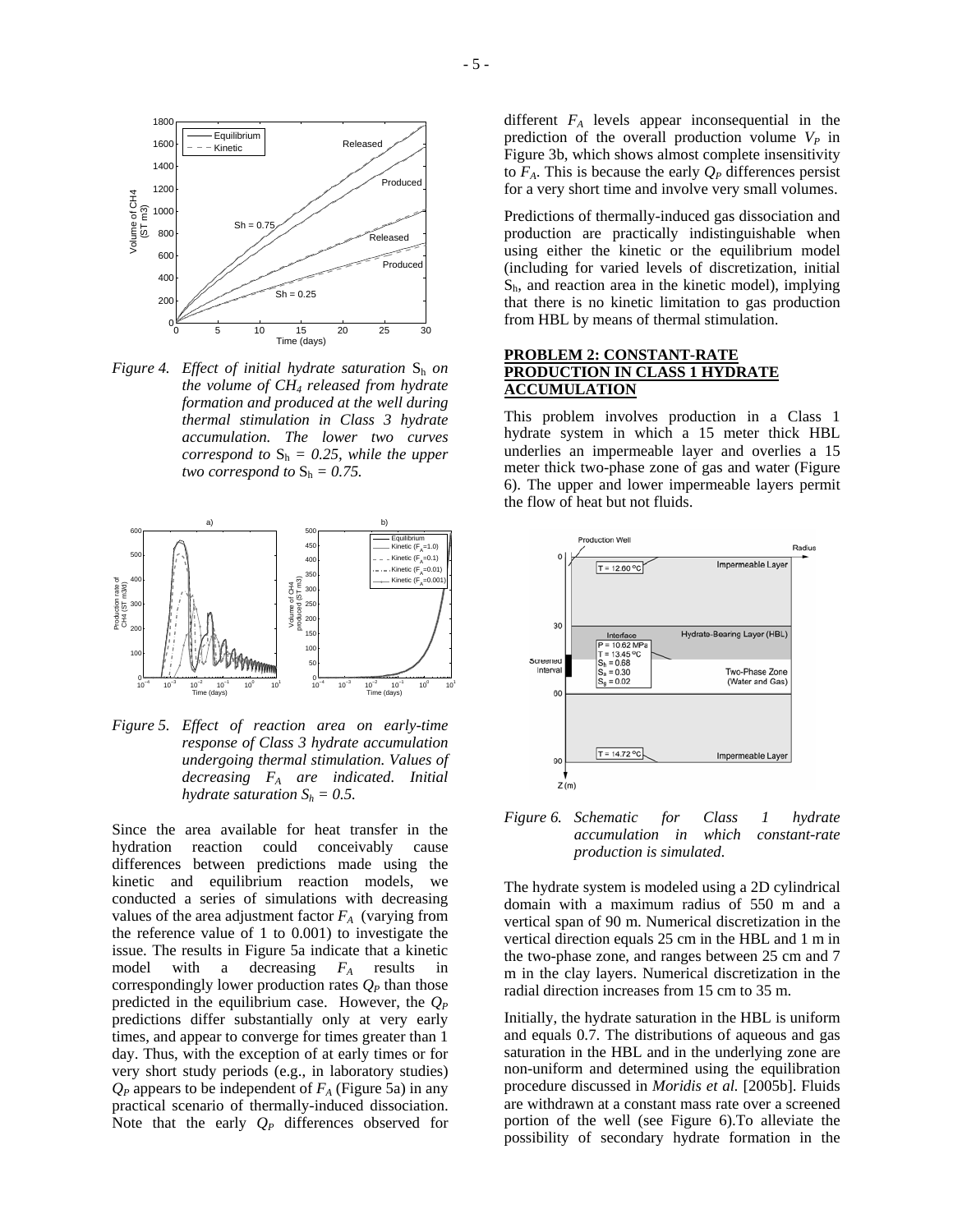vicinity of the well during production, heat is added to the well in the entire screened region.

In order to obtain an equilibrated model that maintains the temperature and position (typically known) at the bottom of the HBL, the appropriate boundary conditions and initial conditions must be determined. For this purpose we use a two-step equilibration procedure [*Moridis et al.*, 2005b]. See Table 1 for a description of the model parameters used in this simulation.

Figures 7a-c shows the phase saturation distributions at a simulation time of 60 days. The respective differences between the kinetic and equilibrium models are shown in Figures 7d-f.

#### **System Response during Production**

The predicted  $Q_R$  curves from the equilibrium and kinetic reaction models over the 2-month simulation period are shown in Figure 8a. During the first day, the  $Q_R$  rates for both models are in close agreement; the rate for the kinetic model slightly fluctuates around the smoothly varying rate of the equilibrium model. At later times,  $Q_R$  for the kinetic case rises gradually with small-scale fluctuations. In contrast, much larger fluctuations are observed for the equilibrium reaction, beginning at the simulation time of 1 day and continuing for about 45 days, because the equilibrium model is much stiffer and less thermodynamically stable than the kinetic model. Small changes in thermophysical properties and conditions (Pressure, temperature and saturations) can result in fast abrupt changes, introducing slight overshooting of primary variables. This is corrected in the next time step, in which the imbalance caused by the drastic swing is redressed by a condition, state and phase reversal. Figure 8 exhibits the significant fluctuations, which are pronounced during the early stages of production (when the most abrupt changes occur). However, note that these fluctuations revolve about a mean, which very closely follows the kinetic prediction. After 45 days, the kinetic and equilibrium models once again tend toward the same rate.

The released volumes  $V_R$  for the kinetic and the equilibrium models (corresponding to the *QR* in Figure 8a) are shown in Figure 8b. The volumes of released gas continuously increase for both cases, though that for the kinetic case initially lags slightly behind (the relative difference is 15% at 60 days, and is likely the maximum deviation to be observed during the simulation); the relative difference between released gas volumes is expected to decrease with simulation times greater than 60 days, considering that release rates have reached a similar level by 60 days (Figure 8a). This is supported by the derivative  $dV_R/dt$  values, which are practically identical for the kinetic and equilibrium models by 60 days. The offset in  $V_R$  values is caused by the volume

accumulations during the abrupt changes at early times (see Figure 8a)



*Figure 7. Simulated distributions at 60 days in Class 1 hydrate accumulation undergoing constant-rate production. The hydrate saturation* Sh*, gas saturation* Sg*, and aqueous saturation* Sa *profiles are shown in (a) - (c). The corresponding differences (*∆Sh , <sup>∆</sup>Sg *and* ∆Sa*) between profiles simulated using kinetic and equilibrium reaction models are shown in (d) - (f).*



*Figure 8. Constant rate production in Class 1 deposit: comparison of CH4 (a) release rates and (b) total volumes released from the accumulation for equilibrium and kinetic reaction models*

As in the case of the first problem, (a) measurable (but still small) deviations between kinetic and equilibrium predictions are observed only at very early times (at which the deviations are at their maximum level), and (b) there appears to be no kinetic limitation to gas production from hydrates by means of depressurization in realistic production scenarios from Class 1 accumulations.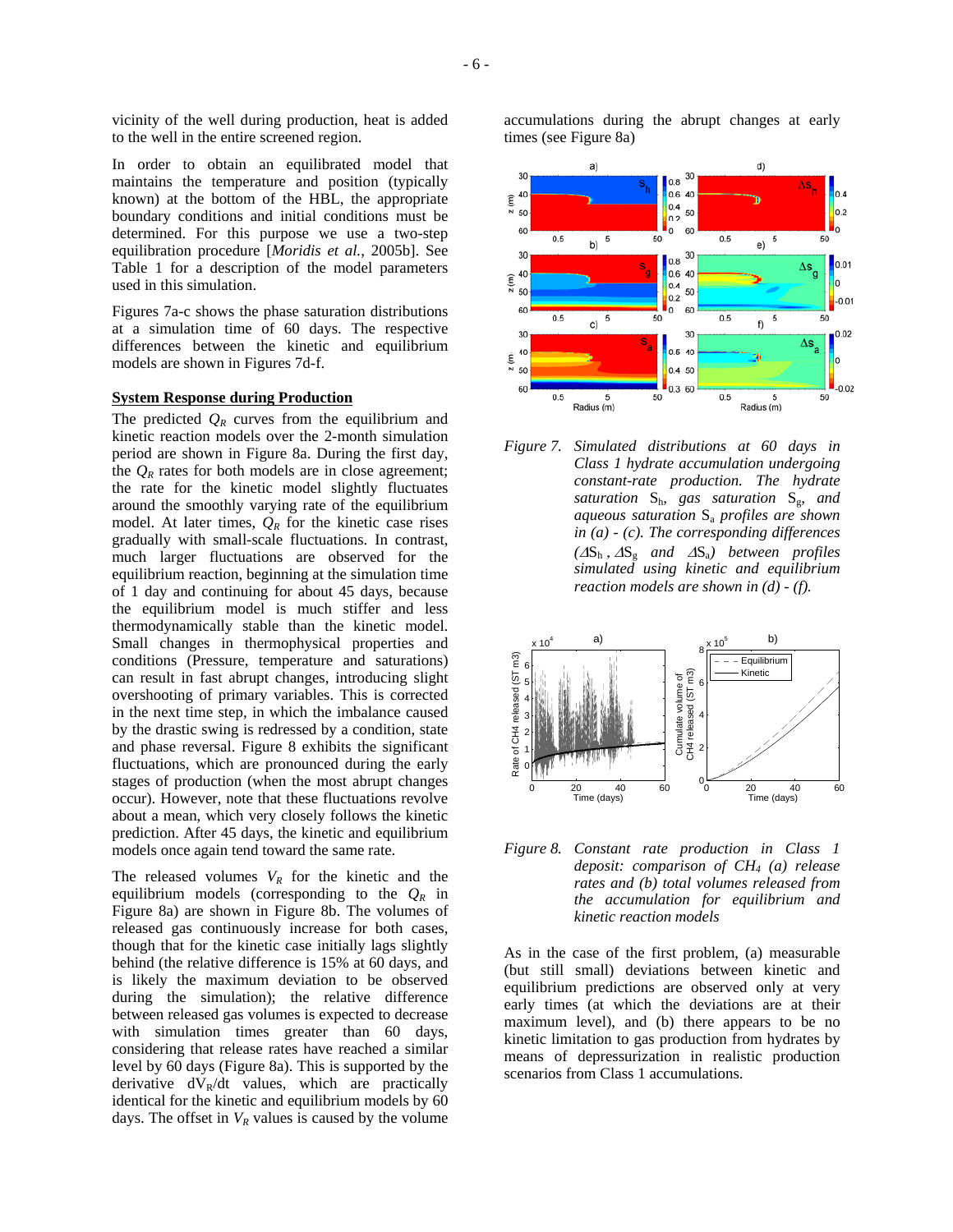## **PROBLEM 3: RESPONSE OF HYDRATE-BEARING CORE DURING EXTRACTION**

In this problem we study hydrate preservation in an HBL core as it is raised from a depth of 700 m to the surface. Understanding the behavior of hydratebearing samples during and after core recovery is of great importance since detection of cores is used in practice to infer the presence and amount of hydrate in the subsurface.



*Figure 9. Schematic for hydrate-bearing core simulation. The initial conditions and some relevant parameters for the hydrate core, the drilling mud, and the core barrel are indicated.*

The core modeled in this study has a length  $L = 3.0$  m and a radius of 3.13 cm. Neglecting the effects of gravity across the length of the core, we take advantage of symmetry and model only half of it (Figure 9). Using a very fine grid to describe the domain, discretization along the vertical axis ranges between  $\Delta z = 0.5$  cm and  $\Delta z = 1$  cm, while discretization along the radial axis was even finer, ranging between  $\Delta z = 0.1$  cm and  $\Delta z = 0.2$  cm. A description of the model properties used in this simulation is given in Table 1.

The core is assumed to initially have uniform initial conditions of P = 9.372 MPa and T = 12 °C, and uniform phase saturations of  $Sh = Sa = 0.5$  and  $Sg =$ 0. The bottom of the core (and the top, given symmetry) is in contact with drilling mud, which remains at a constant temperature of  $2^{\circ}$ C throughout the simulation. (In addition, a thin gap between the core and the mud is modeled at the outer radius of the core, allowing addition contact between the drilling mud and the core.)

To simulate the decreasing pressure to which the core is exposed (and which is the main dissociationinducing mechanism) as it is raised in the borehole toward the surface, a time-varying boundary condition was applied to the portion of the core in

direct contact with the mud. The time-variable boundary involved a linearly decreasing pressure from its initial level of  $P_0 = 9.372$  MPa to the atmospheric pressure  $(P = 0.101 \text{ MPa})$  over a period of 20 minutes (a reasonable time for the core to reach the surface).

## **Evolution of Phase Saturations**

The evolution of the phase saturations with time, as predicted by the equilibrium model, is shown in Figure 10. No hydrate dissociation is observed in the first 12.5 minutes of core ascent in the wellbore. At time  $t = 15$  min, the effects of dissociation are evident (Figure 10a), and are most pronounced at the parts of the core in direct contact with the variable-pressure boundary, i.e., the core ends (top or bottom, given the symmetry of the problem) and the outer perimeter of the core (where the core holder provides an imperfect seal). Hydrate dissociation then proceeds rapidly, advancing by  $0.4$  m in  $2.5$  min (from  $t = 15.0$  min to t  $= 17.5$  min), and another 0.35 m in the next 2.5 min (from  $t = 17.5$  min to  $t = 20$  min).

This problem differs from the previous problems in that the formation of ice occurs. Ice forms because of the rapid temperature drop caused by the strongly endothermic reaction of hydrate dissociation (Figure 10b). The water saturation (Figure 10c) decreases in the regions where both ice formation and gas evolution occur because it is expelled as ice expands. The expelled water accumulates near the perimeter of the core holder and at the ends of the core (depicted as the bottom of the domain in Figure 10), where a higher  $S_a$  is observed. Note the heterogeneous distribution of the  $S_i$  and  $S_a$  once ice begins forming.

The corresponding phase saturation distributions for the kinetic reaction model are shown in Figure 10d-f. Note that the onset of hydrate dissociation is delayed (Figure 10d) relative to the equilibrium case. Moreover, dissociation now occurs over a large zone, creating a smooth transition from the hydrate-free region at the bottom of the core to the region where hydrate remains (as opposed to the sharp boundary observed in Figure 10a). The ice distribution is similarly smoothly varying (Figure 10e), as are the distributions of water saturation (Figures 10f).

Similar to Problem 2, thermodynamic instability and abrupt changes occur in response to the imposition of equilibrium model. Because of the small grid blocks and the sensitivity to pressure and temperature, dissociation leads to ice formation and phase distribution adjustments (often abrupt) that satisfy equilibrium. This cannot be corrected within the same grid block in the next time step (because of the inertia of the solid phases, especially ice), but it is expressed in an adjacent grid block, thus keeping the entire system in balance. Thus, the rapid dissociation and emergence of ice significantly change the phase distribution patterns.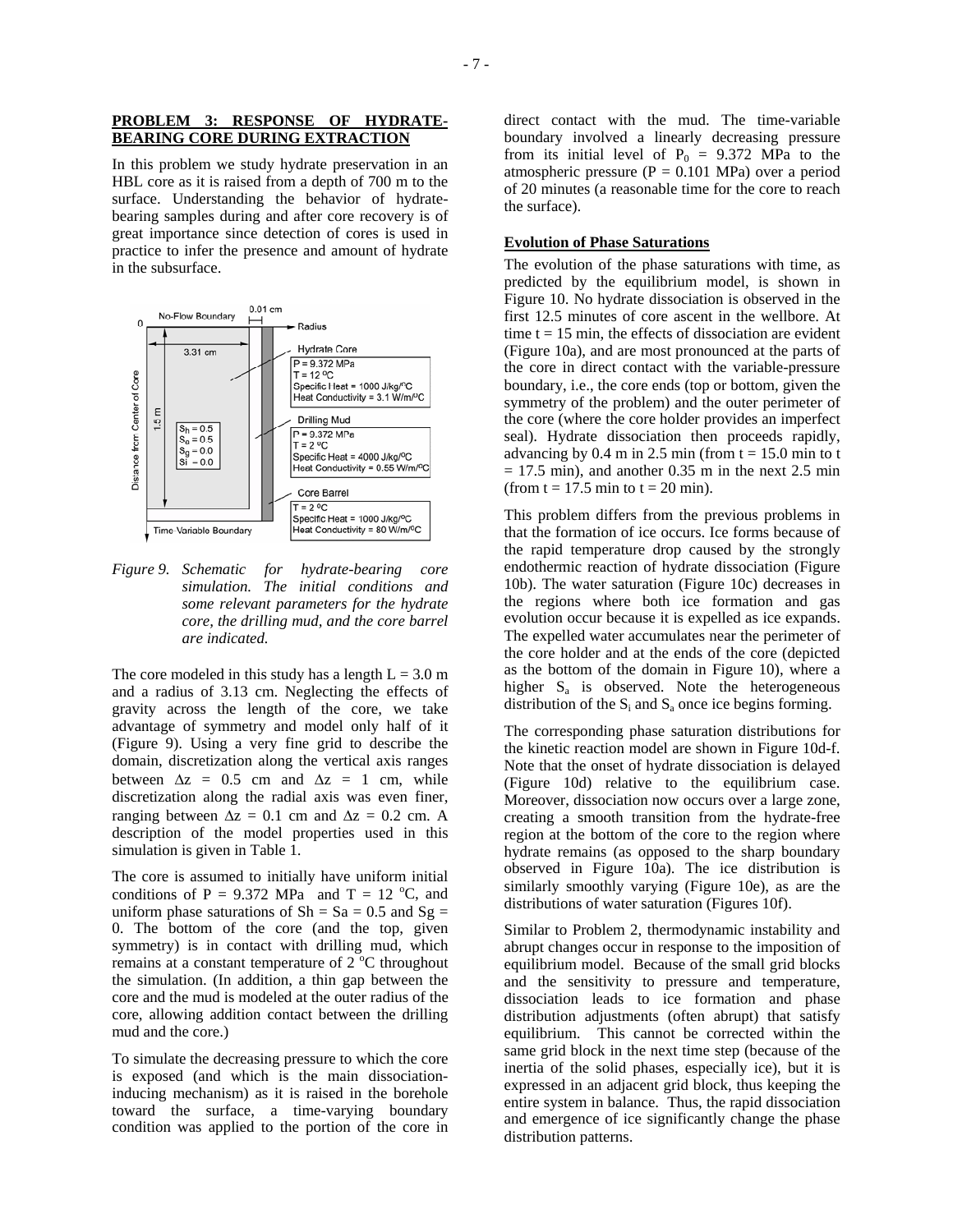

*Figure 10. Evolution of the distribution of phases during transport to the surface from a depth of 700 meters simulated using the equilibrium reaction model: a) hydrate saturation* Sh*, b) ice saturation* Si*, c) aqueous phase saturation*  $S_a$ *, and d) gas saturation*  $S_g$ 

#### **System Response during Core Extraction**

The rate of methane released from the core during its 20-min ascent to the surface is shown in Figure 11a. The corresponding volume of fraction of  $CH<sub>4</sub>$ released from the core during this process is shown in Figure 11b. Note that the use of the equilibrium reaction model for this case would result in a significant overestimation of the amount of hydrate lost during core extraction.

In a short-term process such as the rapid core recovery in this case, kinetic limitations can be important, and ignoring them may lead to serious under-predictions of the recoverable hydrate in cores.

## **SUMMARY AND CONCLUSIONS**

The objectives of this paper were to evaluate through numerical simulation the importance of employing kinetic versus equilibrium reaction models for predicting the behavior of hydrate-bearing systems in a variety of geological settings.

The first problem involved thermal stimulation in a Class 3 hydrate accumulation. Predictions of thermally-induced gas dissociation and production were practically indistinguishable when using either the kinetic or the equilibrium model (including for varied levels of discretization, initial  $S<sub>h</sub>$ , and reaction



*Figure 11. Response of core during transport to the surface from a depth of 700 meters: (a) the rate at which CH4 is released from the core and (b) the total volume of CH4 released.* 

area in the kinetic model), and there appears to be no kinetic limitation to gas production from HBL by means of thermal stimulation.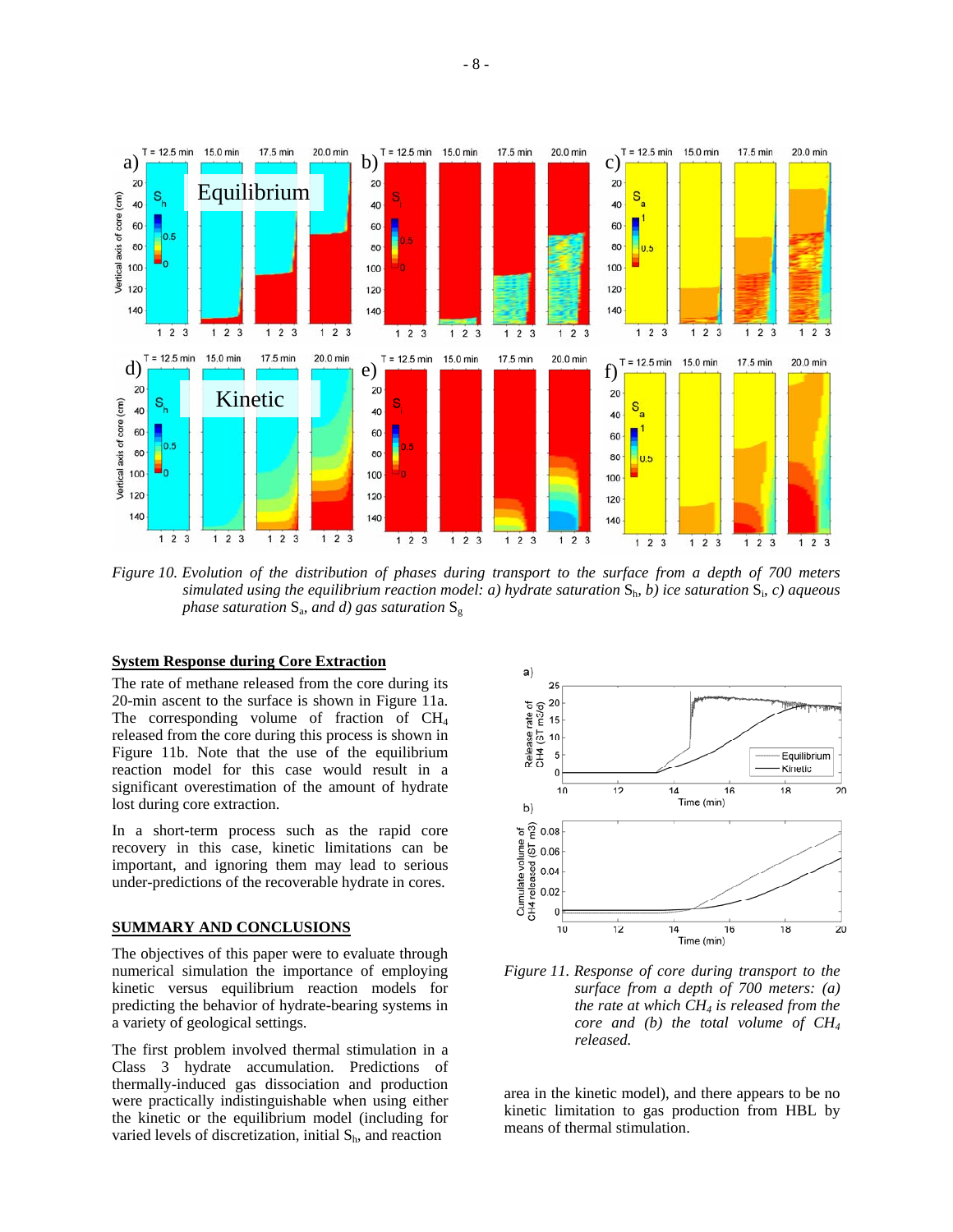The second problem considered constant rate production in a Class 1 hydrate accumulation. Measurable but small deviations between kinetic and equilibrium predictions were observed only at very early times. There appears to be no kinetic limitation to gas production from hydrates by means of depressurization in realistic production scenarios from Class 1 accumulations.

The third problem examined the response of a<br> $32(8)$ , 359-370. hydrate-bearing core during core-recovery. This case represents one scenario in which the choice of reaction model is of great consequence. In a shortterm process, such as the rapid core recovery, kinetic limitations can be important, and ignoring them may lead to serious under-predictions of the recoverable hydrate in cores.

In conclusion, the results of this study indicate that 1) the equilibrium reaction model is a viable alternative to the kinetic model for a wide range of large-scale production simulations; and 2) the kinetic reaction model appears to be important for accurately modeling core-scale simulations.

This work was supported by the Assistant Secretary of Fossil Energy, Office of Natural Gas and Petroleum Technology, through the National Energy Technology Laboratory, under the U.S. Department of Energy, Contract No. DE-AC03-76SF00098. The authors would also like the thank Yongkoo Seol for his careful review and helpful comments.

## **REFERENCES**

- Behl, R. J., J. P. Kennett, K. G. Cannariato, and I. L. Hendy (2003), Methane hydrates and climate change; the clathrate gun hypothesis, *AAPG Bulletin*, *87*(10), 1693.<br>Paull, C. K., W. J. Buelow, W. Ussler, W. S.
- Clark, M. and P.R. Bishnoi (2001), Determination of activation energy and intrinsic rate constant of methane gas hydrate decomposition, Canadian *Journal of Chemical Engineering* 79(1), 143-147.
- Corey, A. T. (1954), The interrelation between gas and oil relative permeabilities, *Producers Monthly*, 38-41, November, 1954.
- Kamath, V.A. (1984), University of Pittsburgh, Ph.D. Laboratory, Berkeley, Calif.. Dissertation, Univ, Microfilms Number 8417404. Schmuck, E. A., and C.K. Paull (1993), Evidence for
- Kennett, J. P., K. G. Cannariato, I. L. Hendy, and R. J. Behl (2000), Carbon isotope evidence for methane hydrate instability during late quaternary interstadials, *Science*, *288*, 128-133. Sloan, E. D. (1998), *Clathrate Hydrates of Natural*
- Kim, H. C., P. R. Bishnoi, R. A. Heideman, and S. S. *Gases*, Marcel Dekker, Inc., New York, NY.<br>H. Rizvi (1987), Kinetics of methane hydrate von Genuchten M. Th. (1980), A. Closed decomposition, *Chem. Eng. Sci.*, *42*(7), 1645-1653. van Genuchten, M. Th. (1980), A Closed-Form
- Klauda, J. B. and S. I. Sandler (2005), Global of Unsaturated Soils, *Soil Sci. Soc.*, *44*, 892. Distribution of Methane Hydrate in Ocean Sediment. *Energy and Fuels. 19*, 469-470.
- Leverett, M. C. (1941), Capillary Behavior in Porous Solids, *Trans. Soc. Pet. Eng. AIME*, 142, 152-169.
- Makogen, Y. F. (1974), *Hydrates of natural gas*.
- Milkov, A. V. (2004), Global estimates of hydratebound gas in marine sediments: how much is really out there? *Earth Sci. Rev.*, 66 (3-4) pp. 183-197
- Moridis, G. J. (2003), Numerical Studies of Gas Production from Methane Hydrates, *SPE Journal*,
- Moridis, G. J. (2004), Numerical Studies of Gas Production from Class 2 and Class 3 Hydrate Accumulations at the Mallik Site, Mackenzie Delta, Canada, *SPE Reservoir Evaluation and Engineering*, *7*(3), 175-183.
- Moridis, G. J. and T. Collett (2004), Gas Production from Class 1 Hydrate Accumulations, in *Recent Advances in the Study of Gas Hydrates*, C. Taylor , J. Qwan, Eds., Kluwer Academic/Plenum, 75-88.
- Moridis, G. J., and M. B. Kowalsky (2006), Response of oceanic hydrate-bearing sediments to thermal stress, proceedings in Offshore Technology Conference, Houston, May, 2006.
- **ACKNOWLEDGEMENT** Moridis, G. J., M. B. Kowalsky, and K. Pruess (2005a), *TOUGH-Fx./Hydrate: A code for the simulation of system behavior in hydrate-bearing geologic media*, LBNL/PUB 3185, Lawrence Berkeley National Laboratory, Berkeley, Calif.
	- Moridis, G. J., M. B. Kowalsky, and K. Pruess (2005b). Depressurization-induced production from Class-1 Hydrate Deposits, submitted to SPE Journal (97266).
	- Moridis, G. J., Y. Seol, T. J. Kneafsey (2005c), Studies of reaction kinetics of methane hydrate dissocation in porous media, Proceedings of the Fifth International Conference on Gas Hydrates, Trondheim, Norway, June 13-16.
	- Borowski (1996), Increased Continental Margin Slumping Frequency During Sea-Level Low Stands Above Gas Hydrate-Bearing Sediments, *Geology*, *24*, 143.
	- Pruess, K., C. Oldenburg, and G. Moridis (1999), *TOUGH2 User's Guide, Version 2.0*, Report LBNL-43134, Lawrence Berkeley National
	- Gas Accumulation Associated with Diapirism and Gas Hydrates at the Head of the Cape Fear Slide, *Geo-Marine Letters*, 13,145.
	-
	- Equation for Predicting the Hydraulic Conductivity